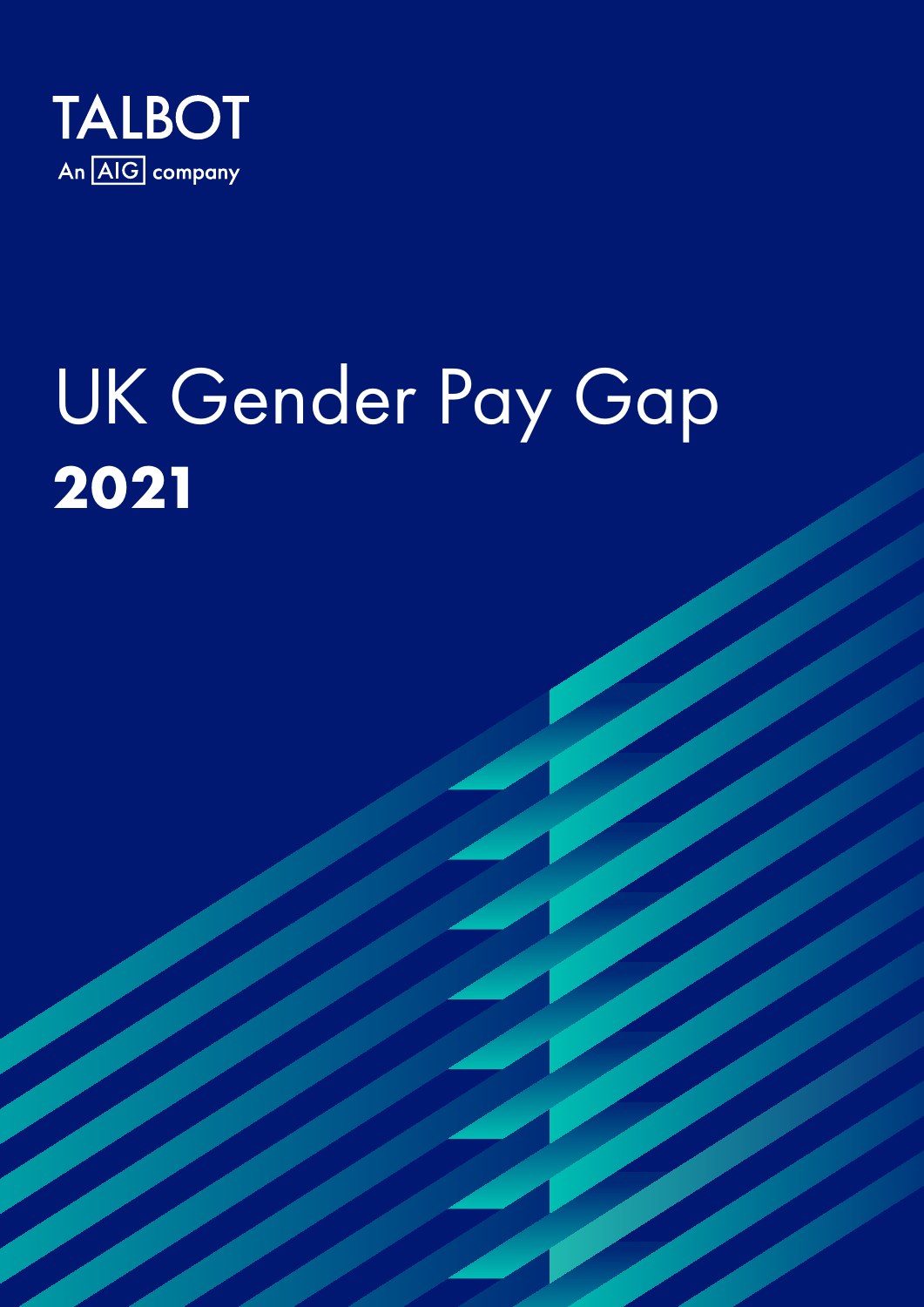

## Talbot Underwriting Ltd (Talbot, an AIG company) is committed to fostering diversity, equity and inclusion for all its employees. We are actively working to reduce our gender pay gap and to achieve gender parity in our leadership pipeline.

AIG encourages a diverse and inclusive workforce and supports the advancement of women across its footprint. To see gender pay gap analysis of AIG's other UK entities, click **[here](https://www.aig.co.uk/util/about-aig/gender-pay-gap)** for AIG in the UK and **[here](https://www.aiglife.co.uk/media-centre/)** for AIG Life.

Our 2021 gender pay gap analysis shows an improvement in the mean average hourly pay gap. The proportion of women in the upper pay quartile has remained static. There is an increase in the proportion of women in the upper middle pay quartile, but there is also an increase in the proportion of females in the lower quartile.

# Our Pay Strategy

Talbot is confident that men and women are paid equally for doing equivalent jobs across our business. We will continue to ensure our policies and processes are fair and equitable to all employees. This includes an annual review of our remuneration policy by our Remuneration Committee. We employ tools and practices that enable us to benchmark our total remuneration against our chosen markets/peer group to ensure that our package is fair and competitive in the market.

We continue to recognise, develop and reward the contribution of all our employees. In an ever-competitive market for talent, we strive to attract highly motivated people, keep them engaged and help them achieve their career aspirations.

# Recruitment, Promotion and Succession Activity

We appoint people to roles based entirely on talent and merit, regardless of age, race, gender, marital status, sexual orientation, disability, gender identity, or religion and belief. However, we do recognise that some groups are underrepresented in our business and we are diligently focused on identifying and removing any barriers to create equitable access to opportunity. The language and activities we adopt in our recruitment process reflect our inclusive culture.

We continue to work with external agencies and partners to ensure that our candidate pools are as diverse as possible. We focus on ensuring that candidate pools for both early careers and senior appointments have gender balance. We also measure gender balance for appointments and succession planning for key roles. The Talent & Diversity boards at global, international and local level together with the input from the Talent Diversity Council (an employee-led council) ensure a sharp focus on identifying and developing diverse talent and ensuring our processes are continuously reviewed for improvements. We have also introduced a shadow International Leadership Team to provide opportunities for diverse talent to develop the skills to succeed to the most senior roles. We continue to prioritise development activities that will help increase the proportion of women promoted. These activities include ensuring gender balance in the participants who attend our internal leadership programme, LAMP (Leadership Ambition Programme), nominating women for targeted programmes in AIG, such as ALD (Advanced Leadership Development) and participating in Lloyd's targeted programmes such as the Lloyd's Advance Programme for women.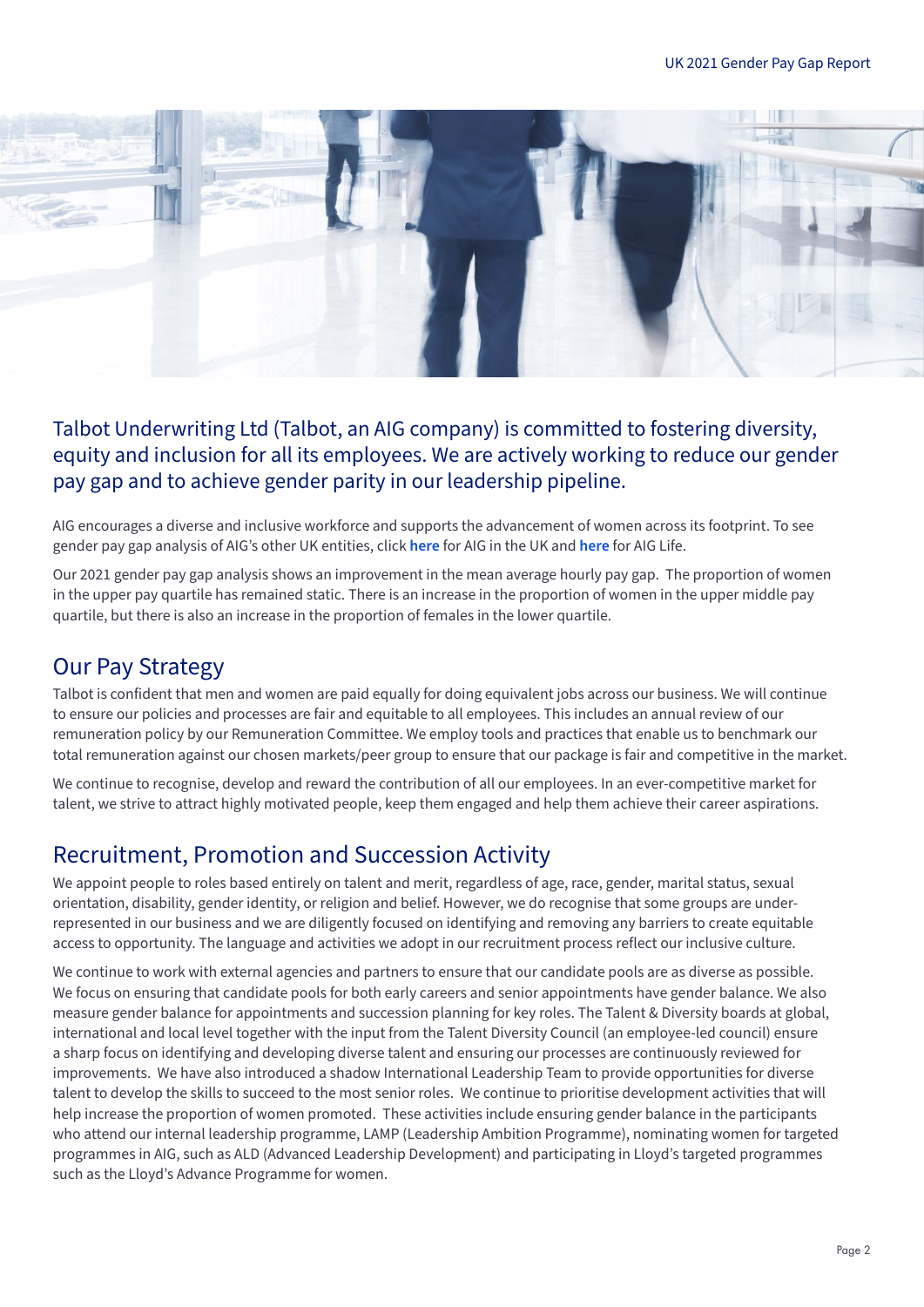# Diversity, Equity & Inclusion

Through our diversity, equity and inclusion (DEI) framework, ALLin, we are creating a workplace that nurtures inclusivity, where everyone feels they belong and can bring their whole authentic selves to work.

As we continue to follow a strategic roadmap towards greater inclusivity, our initiatives are therefore focused on all aspects of diversity, rather than solely on gender balance. Our alignment with AIG enables us to participate in activities including:

#### Education and Awareness

We continued to promote opportunities for our managers and employees to increase their inclusive awareness through monthly DEI focused communications. We continued to promote access and contribution to the Employee Resource Groups (ERGs), with an ambitious 230+ events being run by our ERGs during 2021. With the support of our ERGs, we have also recently launched a Menopause Guide to support employees experiencing menopause and raise awareness with their managers and colleagues. Following on from the training programme on Racial Sensitivity and Inclusive leadership for all our executives and HR team in 2020, we commenced the roll out of Conscious Inclusion training for managers in 2021.

#### Development and Mentoring

We launched Leadership Connection, a global networking and development forum, to provide ongoing development for senior women. We continued our partnership with Everywoman, to provide online development for women through leadership-focused webinars, podcasts, workbooks and articles and the ISC Group to provide high-potential senior, mid and emerging women leaders with development, networking and mentoring opportunities.

#### Parental and Caring support

We partnered with Cityparents to provide resources, webinars and support groups to parents and carers. We continued to promote flexible working and run focused manager training. Our Working Families and Carers ERG ran supportive events for parents and carers, including a buddy scheme to support the different stages of parenting and to connect carers, and launched virtual coffees and round tables to raise awareness and support different parental and caring situations.

We continued to offer return to work coaching for all employees who have taken an extended leave of absence from work.

# What is Gender Pay Gap?

UK government legislation requires employers with 250 staff or more to publish statistics outlining the difference between the average pay of male and female employees. The analysis is based on data as at April 5 every year.

Companies must disclose the gender pay gap and the gender bonus gap based on mean and median averages, the proportion of men and women that receive a bonus, and the proportion of men and women in each pay quartile.

This is different to Equal Pay, which legislates that men and women in the same employment performing equal work must receive equal pay, as set out in the Equality Act 2010. It is unlawful to pay men and women differently for performing the same job. Bonus pay for the purpose of gender pay gap reporting includes any rewards related to profit-sharing, productivity, performance, other incentives or commission.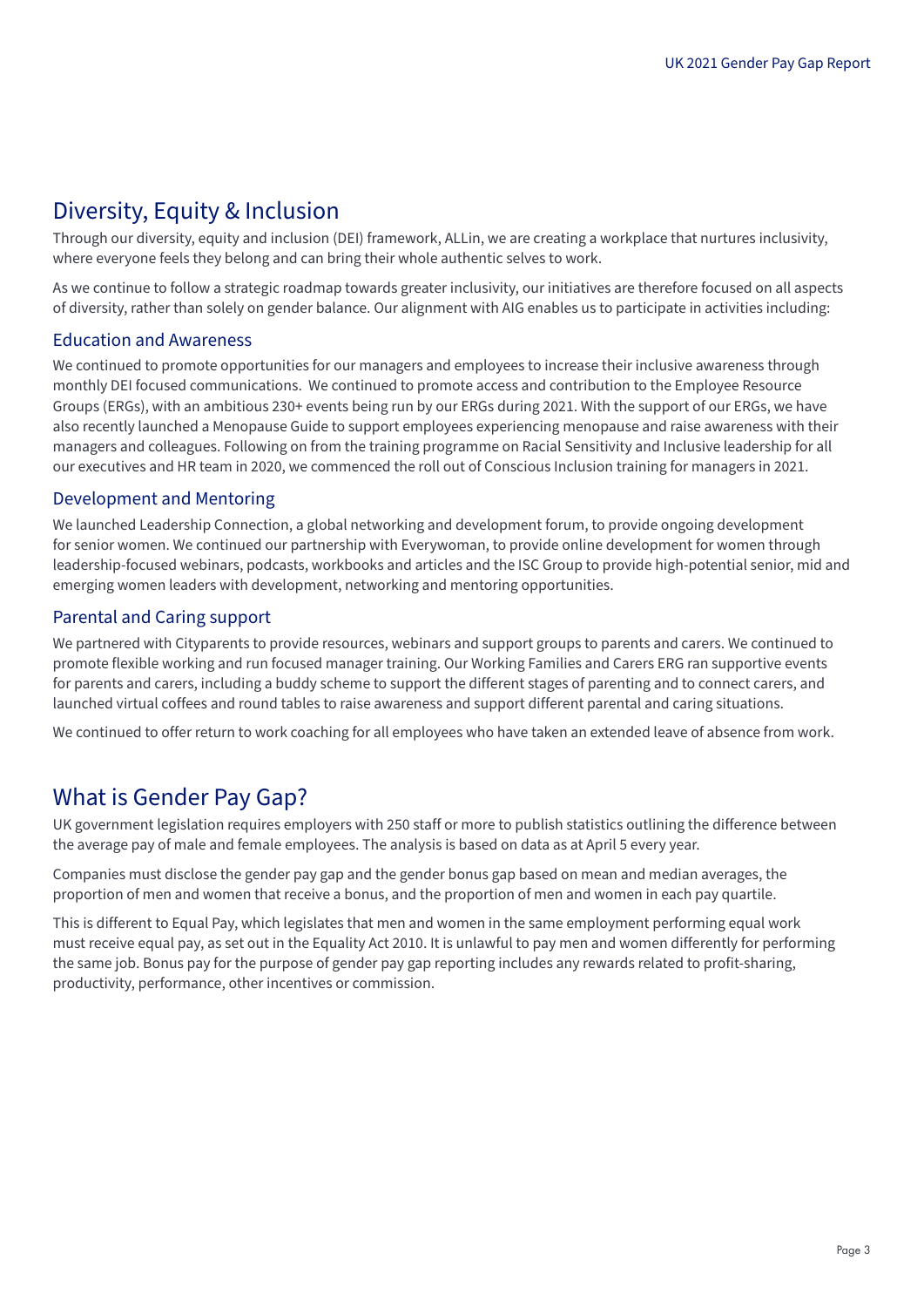# UK 2021 Gender Pay Gap Report

# Pay Gap

The percentage difference in pay between men and women

|                              | <b>Mean</b> |      |      | <b>Median</b>        |  |  |
|------------------------------|-------------|------|------|----------------------|--|--|
|                              | 2021        | 2020 | 2019 | 2020<br>2021<br>2019 |  |  |
| <b>Hourly fixed mean pay</b> | 30%         | 32%  | 37%  | 32%<br>31%<br>30%    |  |  |
| <b>Bonus paid</b>            | 55%         | 71%  | 86%  | 39%<br>56%<br>38%    |  |  |

The mean hourly pay gap has reduced each year since 2019, improving by 2% compared to last year. The median hourly pay gap has improved by 1% compared to last year.

# Employees Awarded a Bonus**<sup>1</sup>**



Last year 100% of men and 97% of women received a bonus. This year, fewer employees overall received a bonus.

# Pay Quartiles**<sup>1</sup>**

Quartiles are calculated by ranking hourly pay for each employee from highest to lowest. The list is then divided into 4 equal sized groups of men and women. The graphs below show the percentage of men and women in each group. This data shows that we have more senior men than women in higher paying roles.